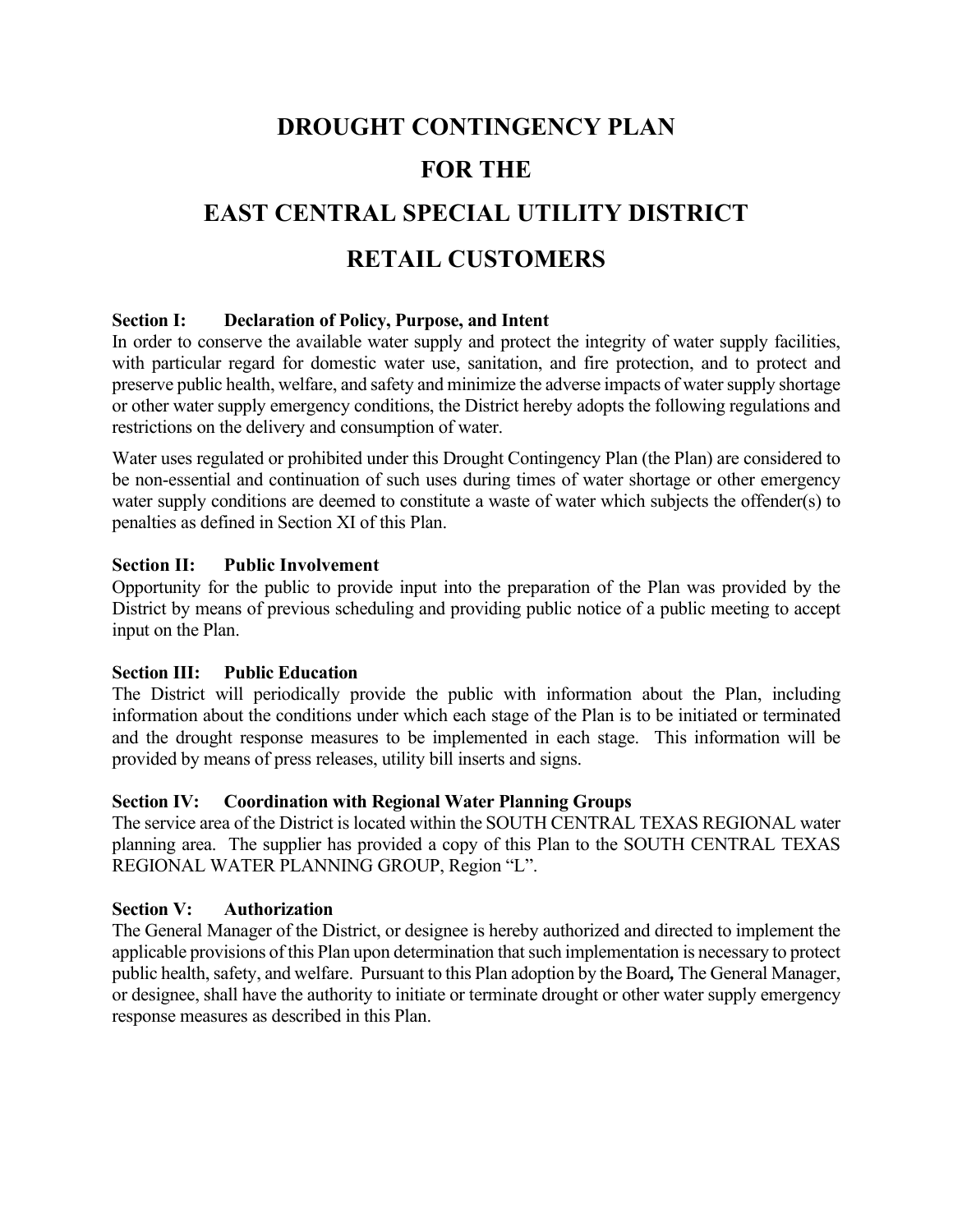# **Section VI: Application**

The provisions of this Plan shall apply to all persons, Customers, and property utilizing water provided by the District.The terms "person" and "Customer" as used in the Plan include individuals, corporations, partnerships, associations, and all other legal entities.

# **Section VII: Definitions**

For the purposes of this Plan**,** the following definitions shall apply:

Aesthetic water use: water use for ornamental or decorative purposes such as fountains, reflecting pools, and water gardens.

Commercial and institutional water use: water use which is integral to the operations of commercial and non-profit establishments and governmental entities such as retail establishments, hotels and motels, restaurants, and office buildings.

Conservation: those practices, techniques, and technologies that reduce the consumption of water, reduce the loss or waste of water, improve the efficiency in the use of water or increase the recycling and reuse of water so that a supply is conserved and made available for future or alternative uses.

Customer: any person, company, or organization using water supplied by the District.

District: The East Central Special Utility District.

Domestic water use: water use for personal needs or for household or sanitary purposes such as drinking, bathing, heating, cooking, sanitation, or for cleaning a residence, business, industry, or institution.

Even number address: street addresses, box numbers, or rural postal route numbers ending in 0, 2, 4, 6, or 8 and locations without addresses.

Industrial water use: the use of water in processes designed to convert materials of lower value into forms having greater usability and value.

Landscape irrigation use: water used for the irrigation and maintenance of landscaped areas, whether publicly or privately owned, including residential and commercial lawns, gardens, golf courses, parks, and rights-of-way and medians.

Non-essential water use: water uses that are not essential nor required for the protection of public, health, safety, and welfare, including:

- (a) irrigation of landscape areas, including parks, athletic fields, and golf courses, except otherwise provided under this Plan;
- (b) use of water to wash any motor vehicle, motorbike, boat, trailer, airplane or other vehicle;
- (c) use of water to wash down any sidewalks, walkways, driveways, parking lots, tennis courts, or other hard-surfaced areas;
- (d) use of water to wash down buildings or structures for purposes other than immediate fire protection;
- (e) flushing gutters or permitting water to run or accumulate in any gutter or street;
- (f) use of water to fill, refill, or add to any indoor or outdoor swimming pools or Jacuzzi-type pools;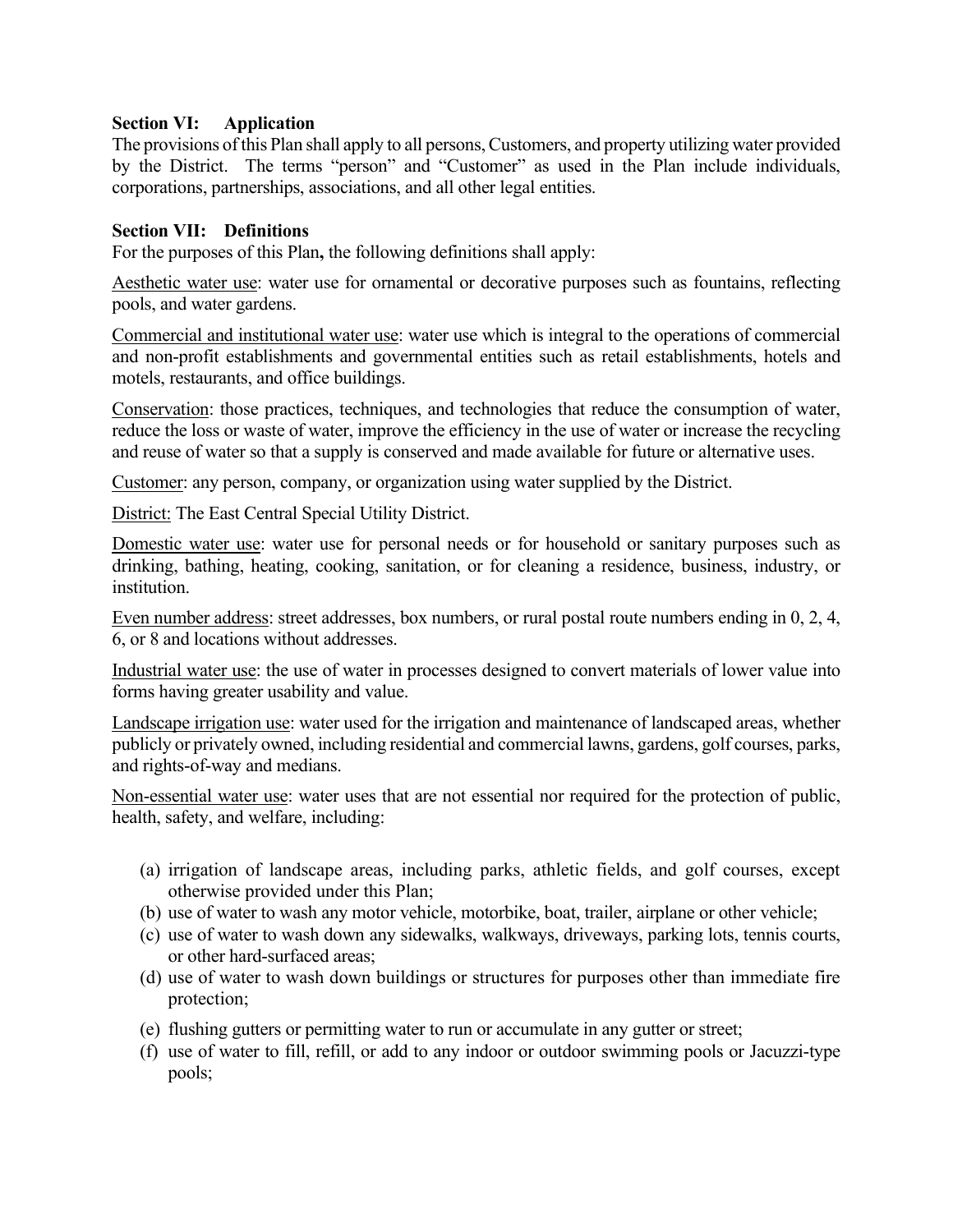- (g) use of water in a fountain or pond for aesthetic or scenic purposes except where necessary to support aquatic life;
- (h) failure to repair a controllable leak(s) within a reasonable period after having been given notice directing the repair of such leak(s); and
- (i) use of water from hydrants for construction purposes or any other purposes other than firefighting.

Odd numbered address: street addresses, box numbers, or rural postal route numbers ending in 1, 3, 5, 7, or 9.

**Section VIII: Triggering Criteria for Initiation and Termination of Drought Response Stages** The General Manager, or designee, shall monitor water supply and/or demand conditions on a weekly basis and shall determine when conditions warrant initiation or termination of each stage of the Plan. Public notification of the initiation or termination of drought response stages shall be by means of publication in a newspaper of general circulation and signs posted in public places.

The District's Customers receive water from three wholesale water suppliers. The trigger conditions for the drought stages vary depending on the source(s) of water used to serve a Customer. Therefore, at any one time, some Customers may be in one stage and other Customers in different stages depending on the water source providing water to the Customer.

# **(a) Stage 1 - Mild Water Shortage Conditions**

# Requirements for initiation

If both San Antonio Water System and Canyon Regional Water Authority declare Stage 1 of their Drought Plans

# **DISTRIBUTION LIMITATIONS**

Purchased water exceeds 85% of total contracted amount Pump Station Capacity exceeds 85% for four consecutive days Storage tanks continuously fill for four consecutive days Distribution line pressure drops to 40 psi for four consecutive days

#### Requirements for termination

Stage 1 of the Plan may be rescinded when the above-referenced entity for a specific water source announces the termination of the Drought Stage or if when all of the conditions listed as triggering events have ceased to exist for a period of 5 consecutive days.

# **Stage 2 - Moderate Water Shortage Conditions**

#### Requirements for initiation

If both San Antonio Water System and Canyon Regional Water Authority declare Stage 2 of their Drought Plans

# **DISTRIBUTION LIMITATIONS**

Purchased water exceeds 90% of total contracted amount Pump Station Capacity exceeds 90% for four consecutive days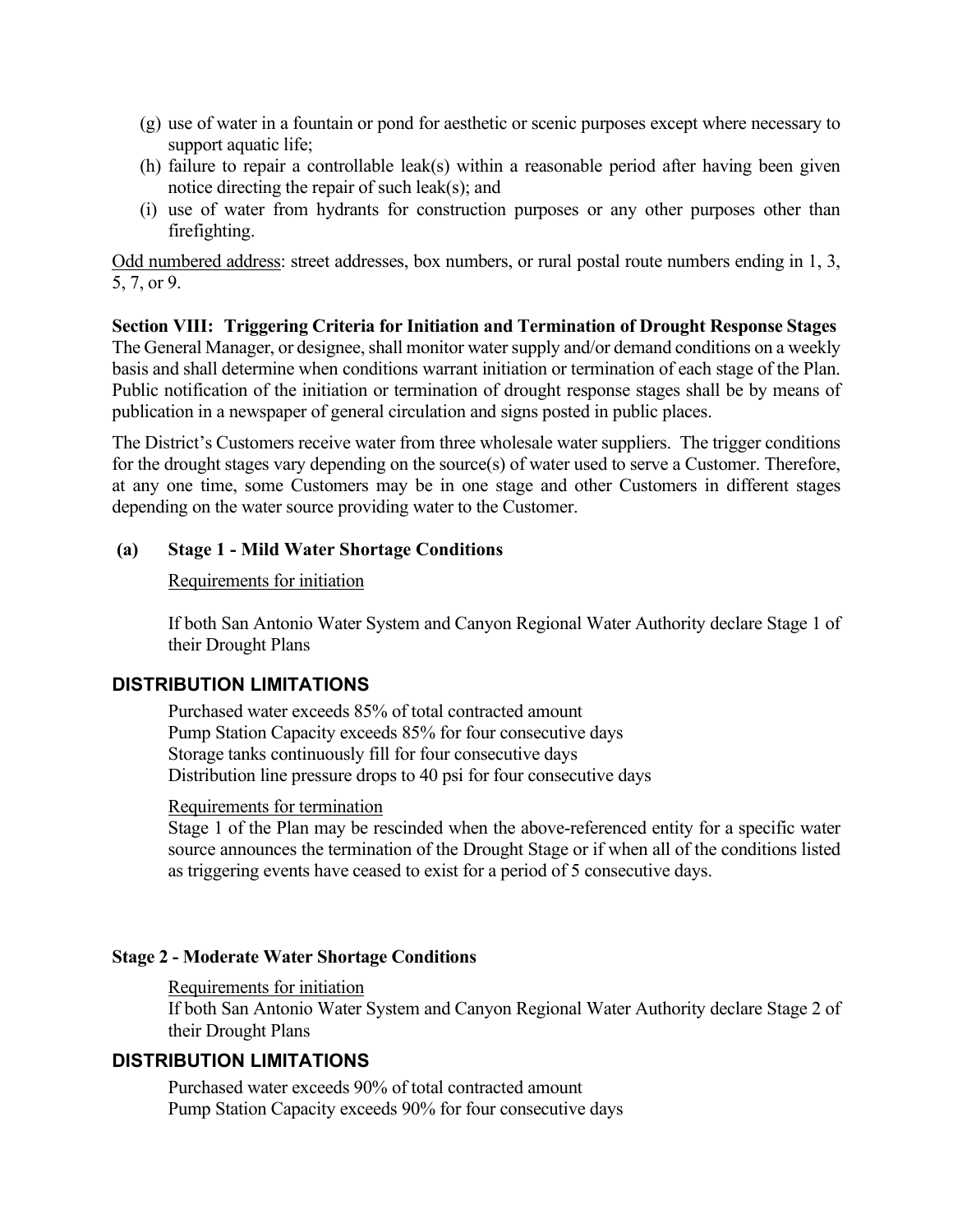Storage tanks continuously fill for five consecutive days Distribution line pressure drops to 40 psi for five consecutive days

#### Requirements for termination

Stage 2 of the Plan may be rescinded when the above-referenced entity for a specific water source announces the termination of the Drought Stage or if when all of the conditions listed as triggering events have ceased to exist for a period of 5 consecutive days.

## **Stage 3 - Severe Water Shortage Conditions**

Requirements for initiation If both San Antonio Water System and Canyon Regional Water Authority declare Stage 3 of their Drought Plans

# **DISTRIBUTION LIMITATIONS**

Purchased water exceeds 95% of total contracted amount Pump Station Capacity exceeds 95% for four consecutive days Storage tanks continuously fill for six consecutive days Distribution line pressure drops to 40 psi for six consecutive days

#### Requirements for termination

Stage 3 of the Plan may be rescinded when the above-referenced entity for a specific water source announces the termination of the Drought Stage or if when all of the conditions listed as triggering events have ceased to exist for a period of 5 consecutive days.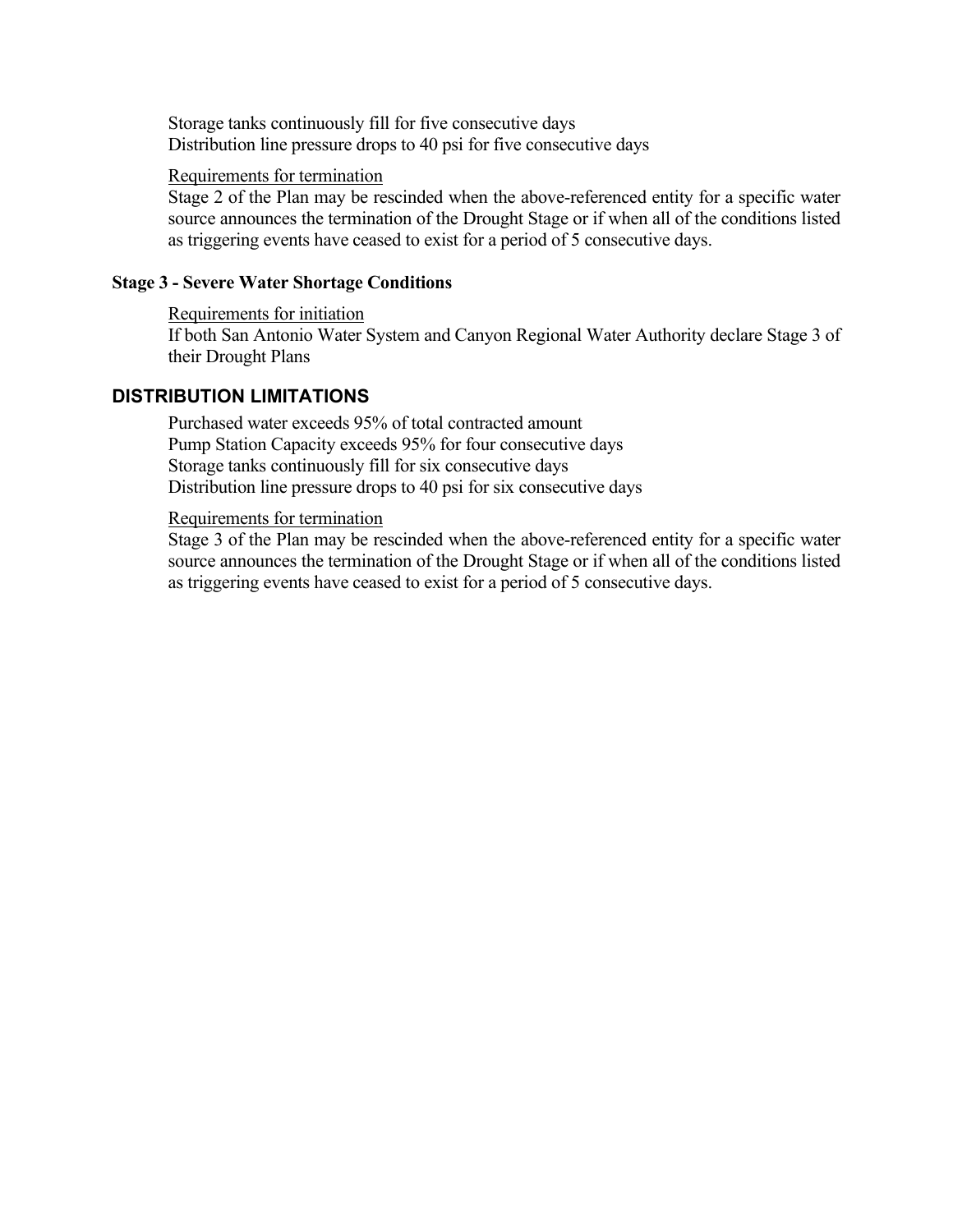# **Stage 4 - Emergency Water Shortage Conditions**

Requirements for initiation - Customers shall be required to comply with the requirements and restrictions for Stage 4 of this Plan when the General Manager or designee determines that a water supply emergency exists based on:

- 1. Major water line breaks, or pump or system failures occur, loss of a storage tank, which cause unprecedented loss of capability to provide water service; or
- 2. Natural or man-made contamination of the water supplies, including floods or other natural disasters.

If both San Antonio Water System and Canyon Regional Water Authority declare Stage 4 of their Drought Plans

# **DISTRIBUTION LIMITATIONS**

Purchased water exceeds 100% of total contracted amount Pump Station Capacity exceeds 100% for four consecutive days Distribution line pressure drops to 35 psi for two consecutive days

Requirements for termination **–** Stage 4 of the Plan may be rescinded when the abovereferenced entity for a specific water source announces the termination of the Drought Stage or may be rescinded when all of the conditions listed as triggering events have ceased to exist for a period of 5 consecutive days.

# **Section IX: Drought Response Stages**

The General Manager or designee, shall monitor water supply and/or demand conditions on a daily basis and, in accordance with the triggering criteria set forth in Section VIII of the Plan, shall determine that a mild, moderate, severe, critical, or emergency condition exists and shall implement the following actions upon publication of notice in a newspaper of general circulation:

#### **Stage 1 - Mild Water Shortage Conditions**

#### **Goal: Achieve a voluntary 5 percent reduction in total water use.**

#### **Supply Management Measures:**

The supplier shall reduce or discontinue flushing of water mains as far as is practical and prudent.

# **Water Use Restrictions:**

- **1. Landscape watering** with an irrigation system or sprinklers permitted only one day/week. Based on last digit of street address, the following schedule applies:
	- $0,1 -$ Monday
	- 2,3 Tuesday
	- 4,5 Wednesday
	- 6,7 Thursday
	- 8,9 Friday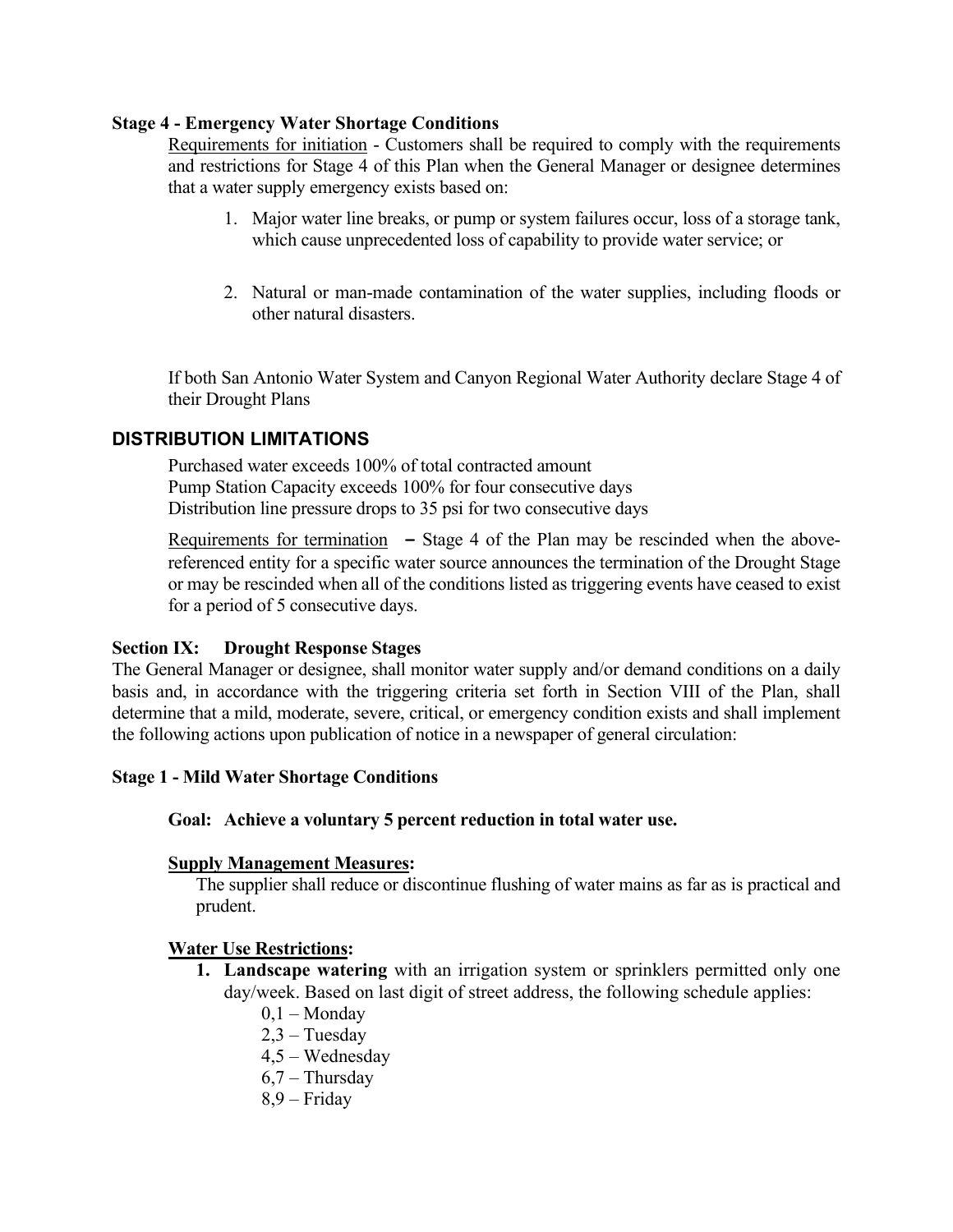- 2. Watering with a hand-held hose, soaker hose or drip irrigation is permitted.
- 3. Charity car washes permitted at commercial car washes that use recycled water or is certified as a conservation car wash
- 4. Washing impervious cover such as parking lot, driveway, street or sidewalk prohibited
- 5. Restaurants may serve water only upon request
- 6. Pools must be covered at least 25% when not in use
- 7. Vehicle washing at home permitted only during designated days and times
- 8. Golf courses 10% reduction in replacement of daily evapotranspiration (ET) rate or 1.8 times the base usage irrigation between hours of 8:00 p.m. and 10 a.m.
- 9. Installation of new landscapes permitted only if more than 50% is drought tolerant turf and if proper horticultural practices are used. Variances may be granted.
- 10. Athletic fields watering permitted only between midnight and 9 a.m. for health and safety reasons, unless conservation plan approved by ECSUD.

# **Stage 2 - Moderate Water Shortage Conditions**

# **Goal: Achieve a 10 percent reduction in total water use.**

#### **Supply Management Measures:**

Continuing steps in Stages 1, the supplier will closely monitor the system for leaks and provide rapid repairs.

# **Water Use Restrictions.**

- 1. All restrictions from Stage 1 are still in effect.
- 2. Landscape watering with an irrigation system or sprinkler permitted on one day/week on same schedule as Stage I during the hours of 3 a.m. to 8 a.m. and 8 p.m. to 10 p.m.
- 3. Watering with a hand-held hose, soaker hose or drip irrigation is permitted to maintain trees, shrubs and other ornamental plants on any day between 3 a.m. to 8 a.m. and 8 p.m. to 10 p.m.
- 4. Filling all new and existing swimming pools is prohibited. Draining permitted onto pervious surface and only if necessary to repair leaks or remove excess water in order to have water level to maintenance level.
- 5. Golf courses 30% reduction in replacement of ET rate or 20% reduction if a participant in ISP or not more than 1.4 times base usage. 40% reduction of ET rate or not more than 1.4 times base usage if not participant irrigation between 8 p.m. and 10 a.m. only.
- 6. Pools must be covered at least 50% when not in use
- 7. Installation of non-drought turf is prohibited.
- 8. Public playing fields watering permitted only between midnight and 9:00 a.m. to extent necessary to protect health and safety, unless conservation plan approved by ECSUD.

# **Stage 3 - Severe Water Shortage Conditions**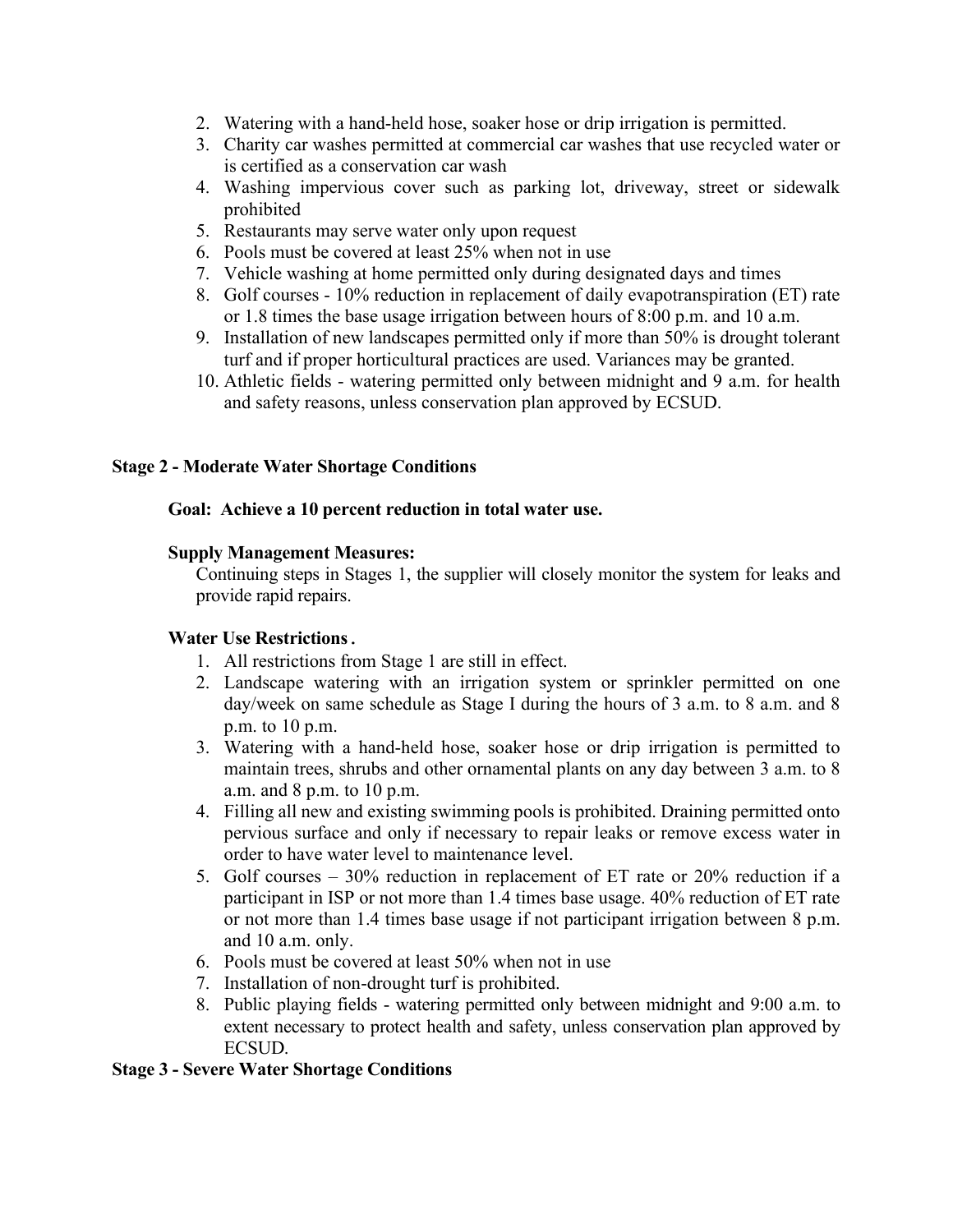# **Goal: Achieve a 15 percent reduction in daily water demand.**

# **Supply Management Measures**:

Continuing steps in Stages 1  $\&$  2, the supplier will patrol the system for any waste of water and will issue citations as required. Reduce system pressures where feasible.

# **Water Use Restrictions.**

- 1. All restrictions from Stage 1 & 2 are still in effect.
- 2. Landscape watering with an irrigation system or sprinkler is prohibited
- 3. Watering with a hand-held hose, soaker hose or drip irrigation is permitted to maintain trees, shrubs and other ornamental plants only one day/week between 3 a.m. to 8 a.m. and 8 p.m. to 10 p.m. Based on last digit of street address, the following schedule applies:
	- $0,1 -$ Monday
	- 2,3 Tuesday
	- 4,5 Wednesday
	- $6,7$  Thursday
	- 8,9 Friday
- 4. Filling all new and existing swimming pools is prohibited. Draining permitted onto pervious surface and only if necessary to repair leaks or remove excess water in order to have water level to maintenance level.
- 5. Golf courses 40% reduction in replacement of ET rate or 30% reduction if a participant in ISP or not more than 1.2 times base usage. 40% reduction of ET rate or not more than 1.2 times base usage if not participant irrigation between 8 p.m. and 10 a.m. only.
- 6. Pools must be covered at least 75% when not in use
- 7. Installation of non-drought turf is prohibited.
- 8. Public playing fields watering permitted only between midnight and 7:00 a.m. to extent necessary to protect health and safety, unless conservation plan approved by ECSUD.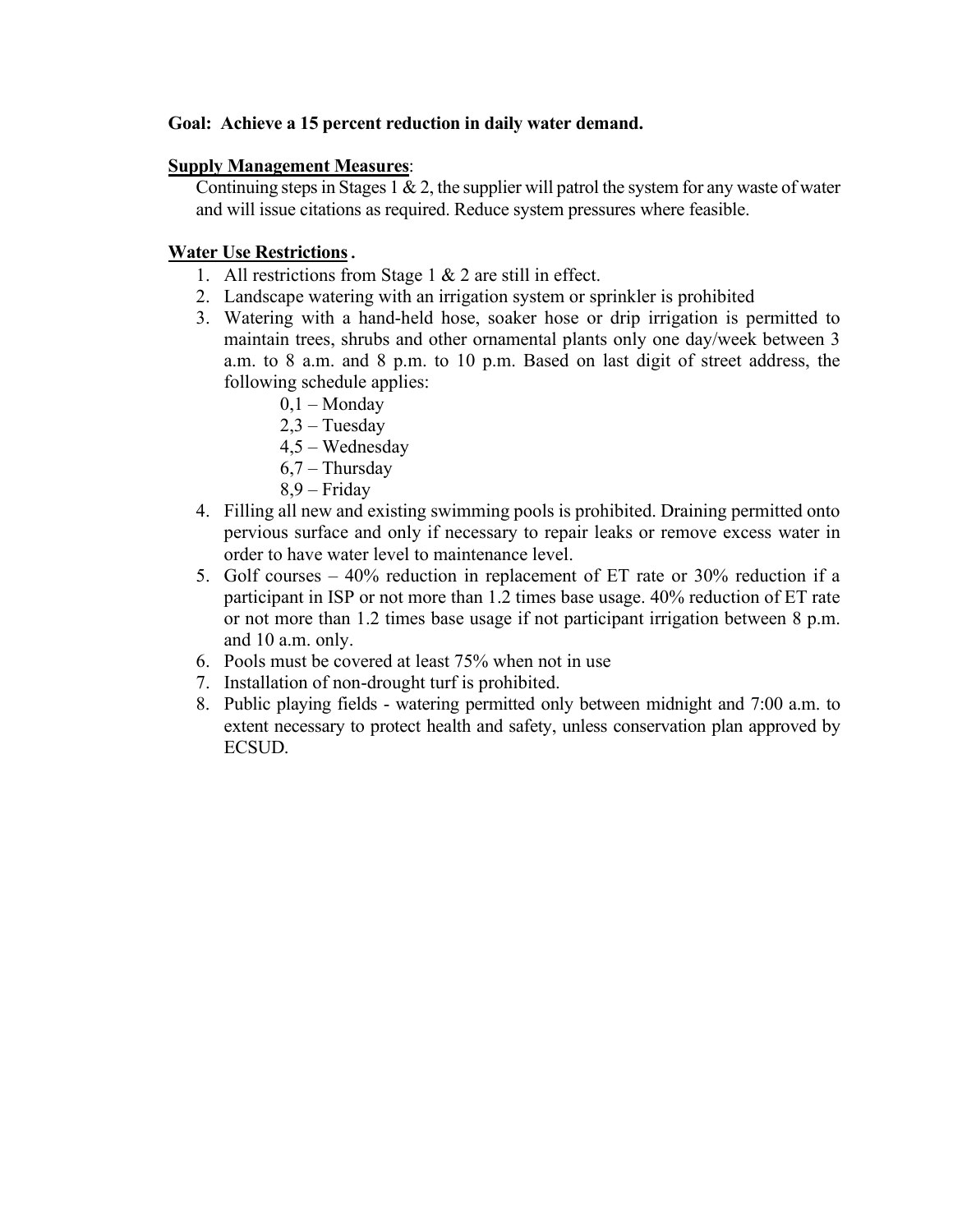# **Stage 4 - Emergency Water Shortage Conditions**

## **Goal: Return System to Non-Emergency Conditions as soon as possible**

# **Supply Management Measures**:

Continuing steps in Stages 1, 2,  $\&$  3, the supplier will reduce the system operating pressure.

## **Water Use Restrictions**.

All restrictions in Stage I, II, and III applicable. Emergency condition under which the Board shall meet within 48 hours to consider and adopt rules restricting non-discretionary and discretionary uses. Water still may be used when and to the extent necessary to prevent danger to public health, safety or welfare.

#### **Section X: Water Rationing**

In the event that water shortage conditions threaten public health, safety, and welfare, the General Manager is hereby authorized to ration water according to the following water allocation plan:

A Customer's monthly allocation for water shall be based on a **system-wide ratio** multiplied times Customer's winter average water use. The supplier's Board of Directors will set the **system-wide ratio** by resolution as conditions warrant.

The supplier's Board of Directors will also set a surcharge rate for excessive water use by resolution as conditions warrant.

The General Manager, or designee, shall provide notice by mail to each Customer informing them of their water use allocations and shall notify the news media and the Executive Director of TCEQ upon initiation of pro rata water allocation.

# **Section XI: Enforcement and Penalties**

| First Offense:  | Written Warning                                                                                                                                   |
|-----------------|---------------------------------------------------------------------------------------------------------------------------------------------------|
| Second Offense: | The Manager will issue a second written warning or the service can<br>be turned off depending upon violation.                                     |
| Third Offense:  | Service will be turned off and locked or a penalty will be added to<br>the bill or both depending upon the violation and the number<br>violation. |

#### **Section XII: Variances**

The General Manager, or designee, may, in writing, grant temporary variance for existing water uses otherwise prohibited under this Plan if it is determined that failure to grant such variance would cause an emergency condition adversely affecting the health, sanitation, or fire protection for the public or the person requesting such variance and if one or more of the following conditions are met: